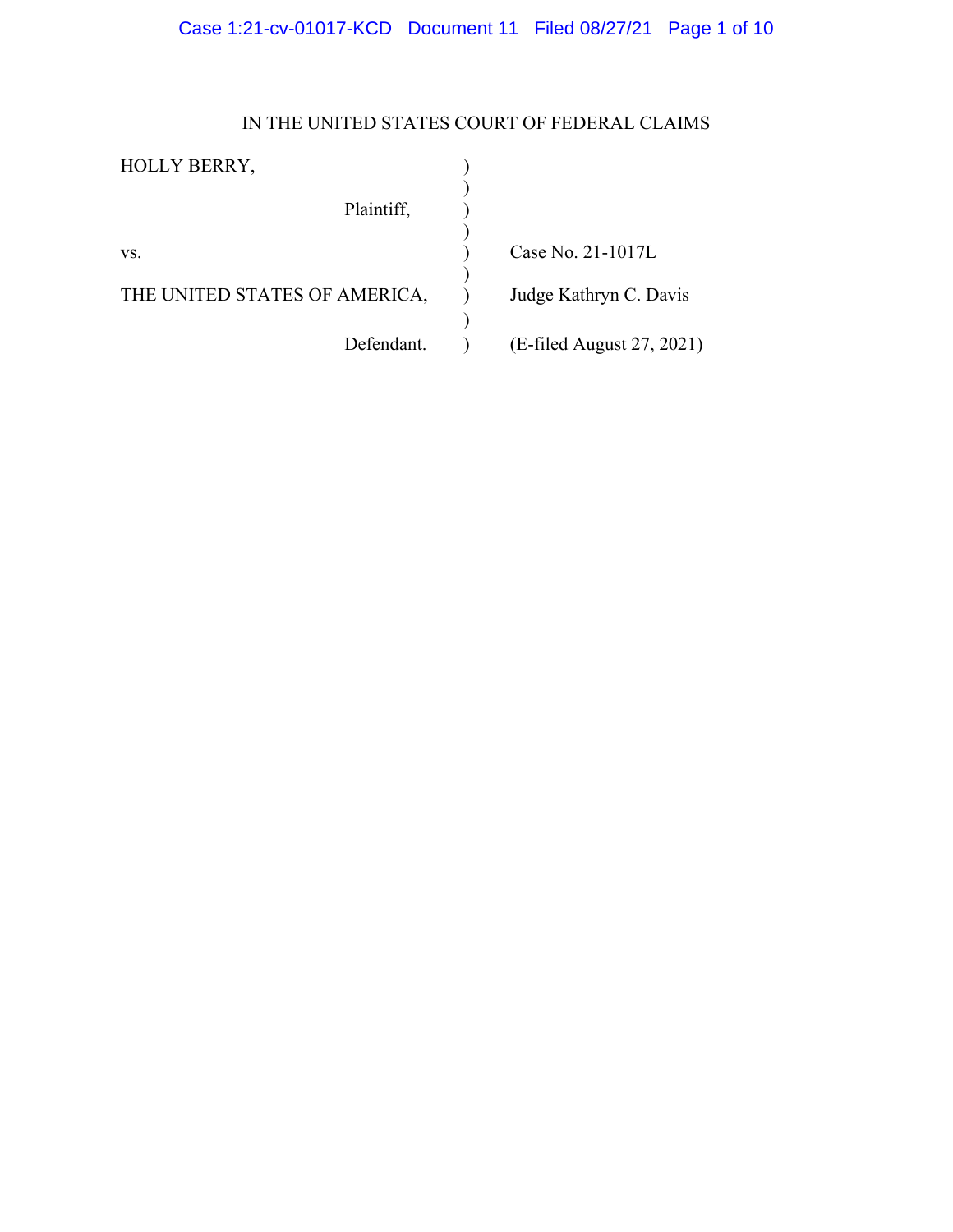## **TABLE OF CONTENTS**

<span id="page-1-0"></span>

| PLAINTIFF'S OBJECTION TO DEFENDANT'S MOTION TO DISMISS  1                                    |
|----------------------------------------------------------------------------------------------|
|                                                                                              |
|                                                                                              |
| Defendant and its Beneficiary have more than a "bare trust" relationship 2<br>$\mathbf{I}$ . |
| Failure to perform duties owed subjects Defendant to liability for damages 3<br>П.           |
| The nature of the violation necessarily implies a duty owed to Plaintiff.  3<br>Ш.           |
|                                                                                              |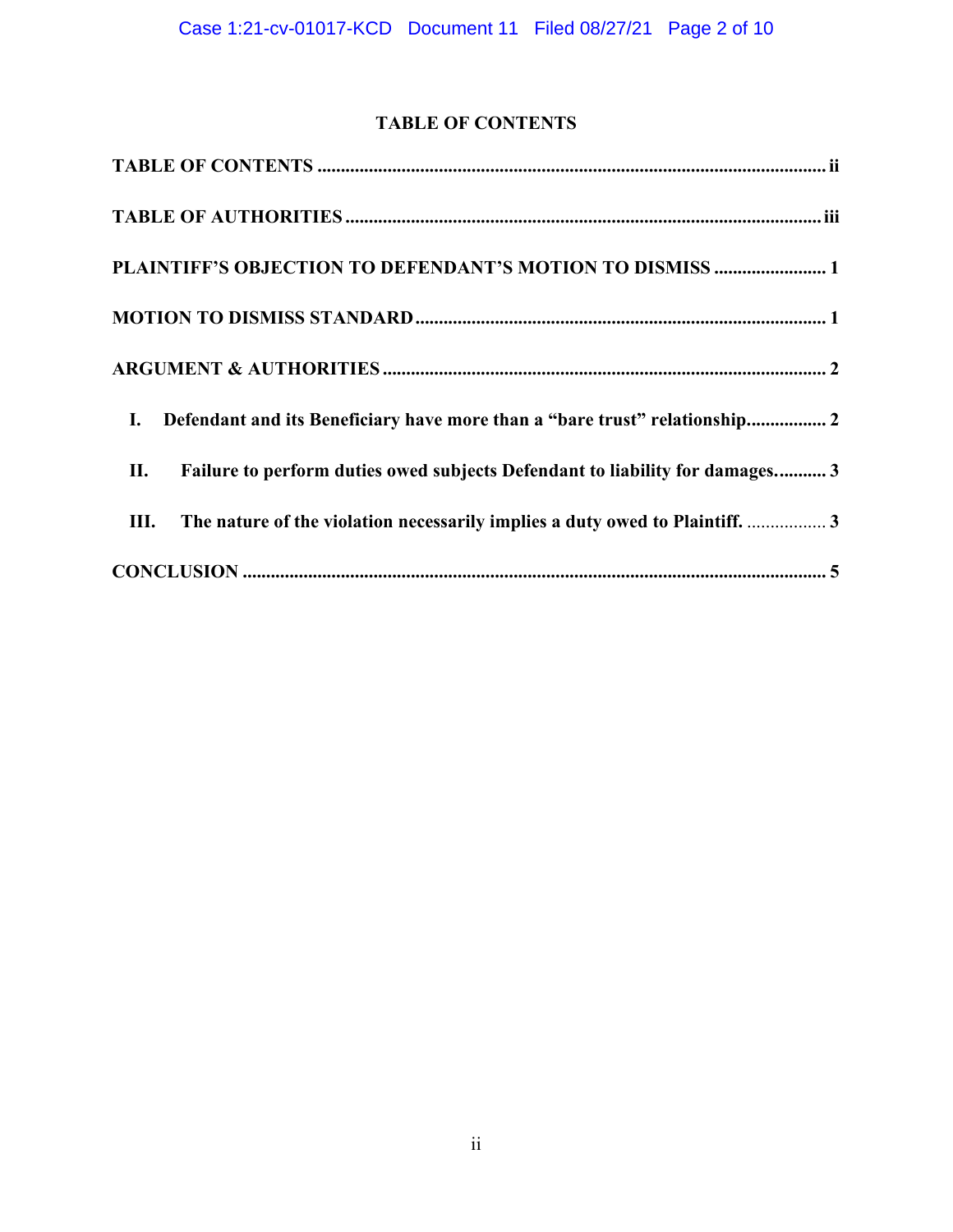# **TABLE OF AUTHORITIES**

<span id="page-2-0"></span>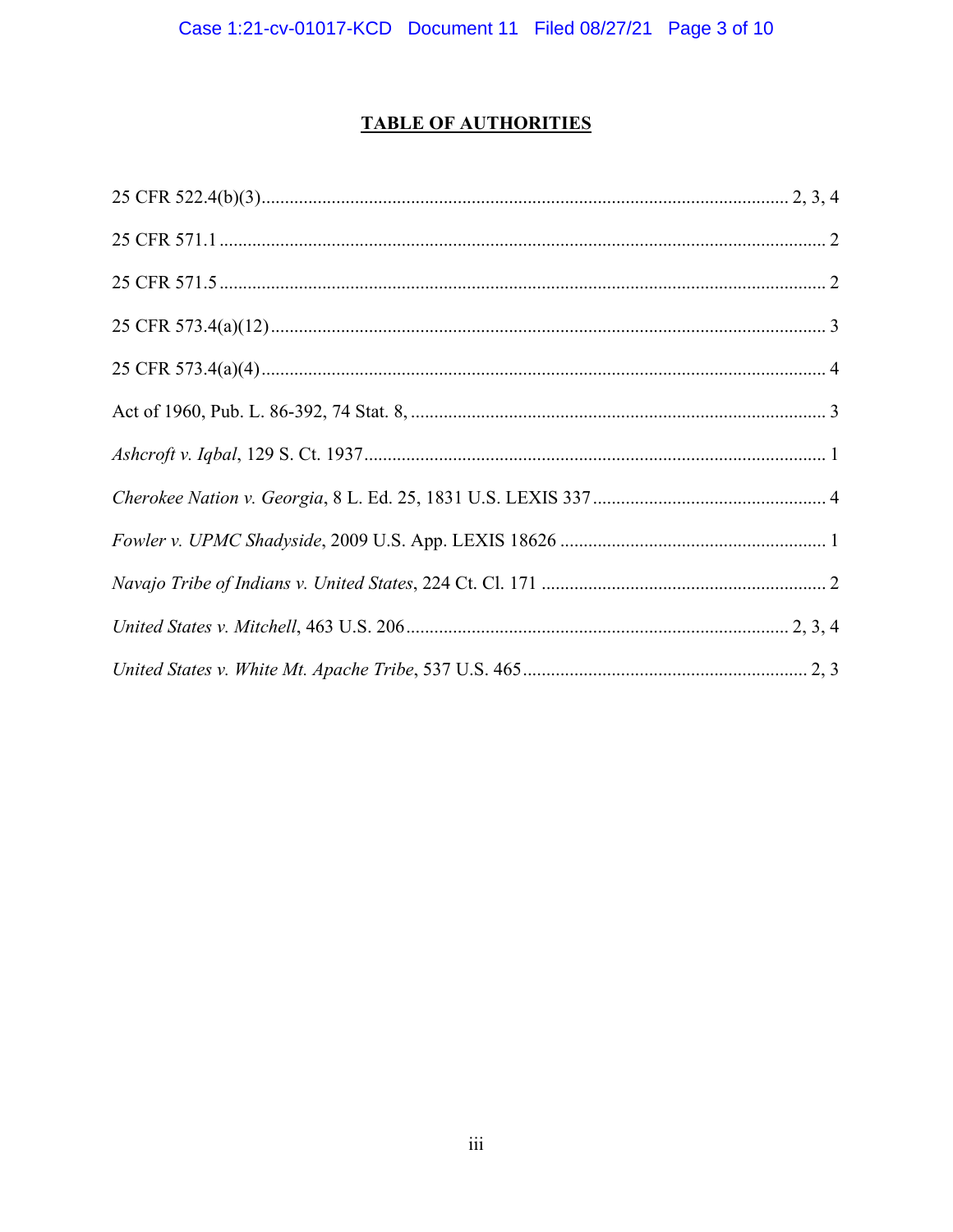### Case 1:21-cv-01017-KCD Document 11 Filed 08/27/21 Page 4 of 10

## IN THE UNITED STATES COURT OF FEDERAL CLAIMS

| HOLLY BERRY,                  |            |                           |
|-------------------------------|------------|---------------------------|
|                               | Plaintiff, |                           |
| VS.                           |            | Case No. 21-1017L         |
| THE UNITED STATES OF AMERICA, |            | Judge Kathryn C. Davis    |
|                               | Defendant. | (E-filed August 27, 2021) |

## **PLAINTIFF'S OBJECTION TO DEFENDANT'S MOTION TO DISMISS**

<span id="page-3-0"></span>**COMES NOW** the Plaintiff, Holly Berry, by and through her attorney of record, Deborah A. Reed of Sterling Oaks Law Firm, and hereby submits her Objection to Defendant's Motion to Dismiss and hereby moves this Court to deny Defendant's Motion to Dismiss.

## **MOTION TO DISMISS STANDARD**

<span id="page-3-1"></span>"Under Fed. R. Civ. P. 8(a)(2), a pleading must contain a short and plain statement of the claim showing that the pleader is entitled to relief." *Ashcroft v. Iqbal*, 129 S. Ct. 1937. "To survive a motion to dismiss, a complaint must contain sufficient factual matter, accepted as true, to state a claim to relief that is plausible on its face." *Id*. "A complaint has to 'show' such an entitlement with its facts.'" *Fowler v. UPMC Shadyside*, 2009 U.S. App. LEXIS 18626. "This 'plausibility' determination will be 'a context-specific task that requires the reviewing court to draw on its judicial experience and common sense.'" *Iqbal*, 129 S. Ct. 1937.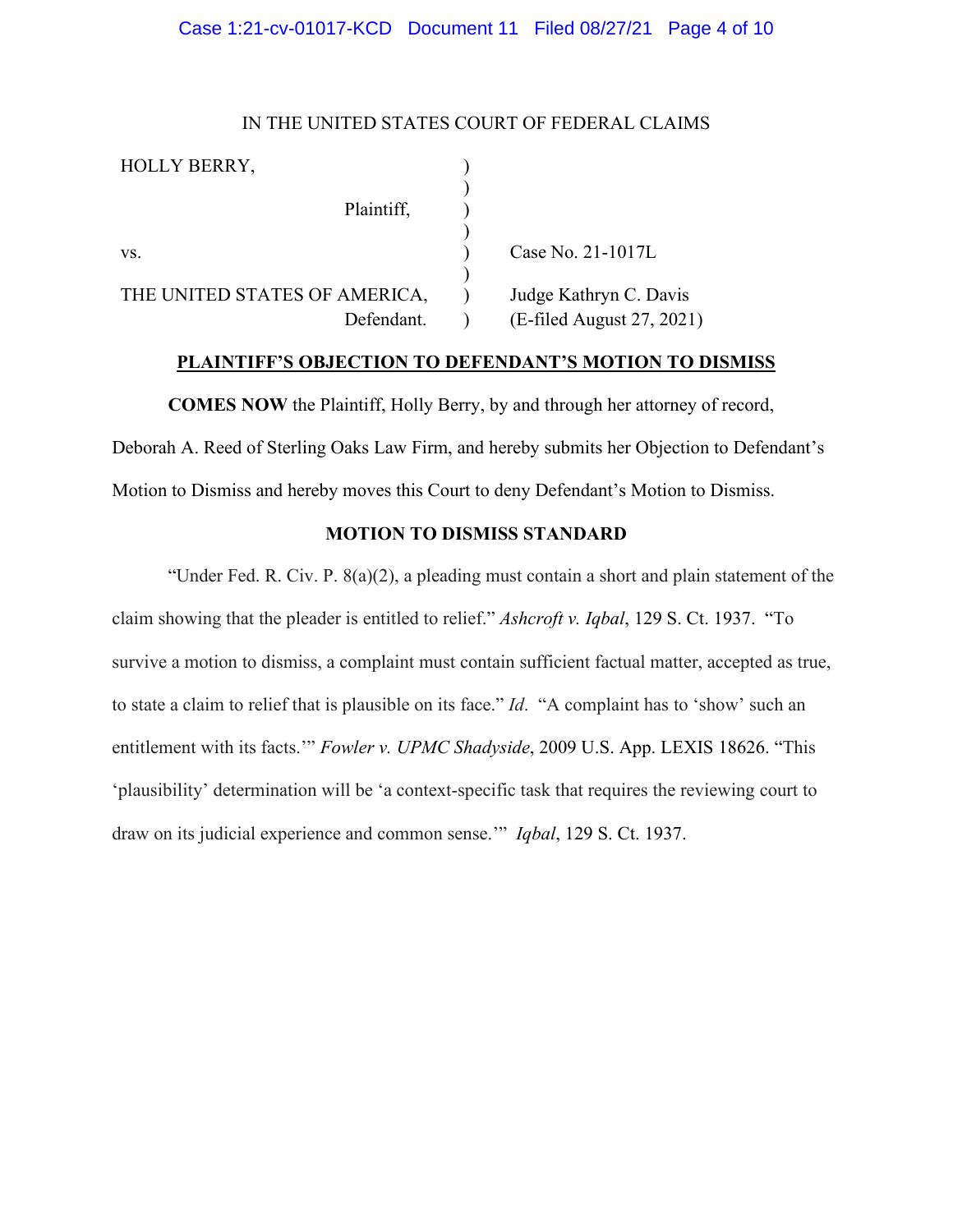#### **ARGUMENT & AUTHORITIES**

## <span id="page-4-1"></span><span id="page-4-0"></span>**I. Defendant and its Beneficiary have more than a "bare trust" relationship.**

Typically, when the United States takes land in to trust for Native American tribes, only a "bare trust" relationship is established, with the United States owing only limited duties. *United States v. White Mt. Apache Tribe*, 537 U.S. 465. However, "[w]here the federal government takes on or has control or supervision over tribal monies or properties," the relationship goes beyond a "bare trust," and subjects the United States to expansion of duties owed under a heightened standard of scrutiny. *Navajo Tribe of Indians v. United States*, 224 Ct. Cl. 171. "[A] fiduciary relationship necessarily arises when the Government assumes such elaborate control over . . . property belonging to Indians. *United States v. Mitchell*, 463 U.S. 206. All of the necessary elements of a common-law trust are present: a trustee (the United States), a beneficiary (the Indian allottees), and a trust corpus (Indian timber, lands, and funds)." *Id*.

In the case at hand, Defendant very clearly "has control or supervision over tribal monies or properties." *Navajo Tribe of Indians*, 224 Ct. Cl. 171. For example, Defendant has an ongoing duty to "monitor and investigate. . . Indian gaming operations," using its power to "inspect, examine, photocopy, and audit all papers, books, and records (including computer records) . . . ." 25 CFR 571.1; *See also* 25 CFR 571.5; 25 CFR 522.4(b)(3). Defendant also has a duty to ensure that Beneficiary<sup>[1](#page-4-2)</sup> does not violate any tenets laid out in approved gaming ordinances, including a "substantial violation" such as a "gaming operation's facility is constructed, maintained, or operated in a manner that threatens the environment or the public health and safety, in violation of a tribal ordinance or resolution approved by the Chair under part 522 of this chapter." 25 CFR

<span id="page-4-2"></span><sup>&</sup>lt;sup>1</sup> The Cherokee Nation.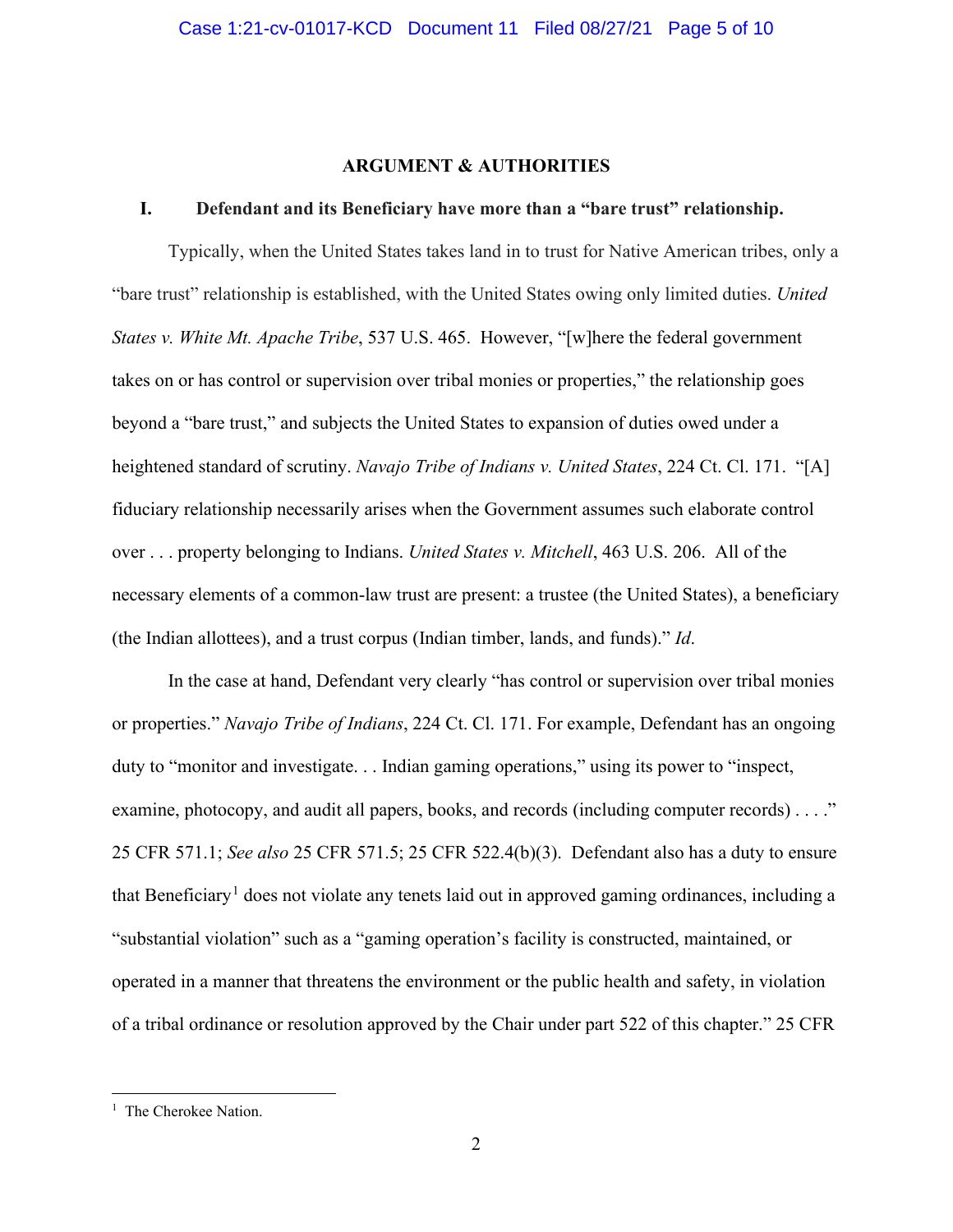#### Case 1:21-cv-01017-KCD Document 11 Filed 08/27/21 Page 6 of 10

573.4(a)(12). If such a violation does exist, Defendant has the power to temporarily close Beneficiary's operations. *Id*.

### <span id="page-5-0"></span>**II. Failure to perform duties owed subjects Defendant to liability for damages.**

"Because the statutes and regulations at issue in this case clearly establish fiduciary obligations of the Government in the management and operation of Indian lands and resources, they can fairly be interpreted as mandating compensation by the Federal Government for damages sustained." United States v. Mitchell, 463 U.S. 206. "Given the existence of a trust relationship, it naturally follows that the Government should be liable in damages for the breach of rights-of-way and to management of Indian funds." Id; See also United States v. White Mt. Apache Tribe, 537 U.S. 465 ("Act of 1960, Pub. L. 86-392, 74 Stat. 8, goes beyond a bare trust and permits a fair inference that the government is subject to duties as a trustee and liable in damages for breach.")

Here, Defendant has failed in its duty to ensure that Beneficiary's gaming facility was "construct[ed], maintain[ed] and[or] operate[d] . . . in a manner that adequately protects the environment and the public health and safety." 25 CFR 522.4(b)(3); See also 25 CFR 573.4(a)(12). As a result of Defendant's failure, Plaintiff's property has suffered severe flooding, erosion, and impoundment of water. "Elementary trust law confirms the commonsense assumption that a fiduciary actually administering trust property may not allow it to fall into ruin on his watch." White Mt. Apache Tribe, 537 U.S. 465 "One of the fundamental common-law duties of a trustee is to preserve and maintain trust assets." Id.

#### <span id="page-5-1"></span>**III. The nature of the violation necessarily implies a duty owed to Plaintiff.**

In the case at bar, the nature of the violation/damage resulting from Defendant's failure bears close inspection. Were this merely a matter of the gaming facilities operating without a

3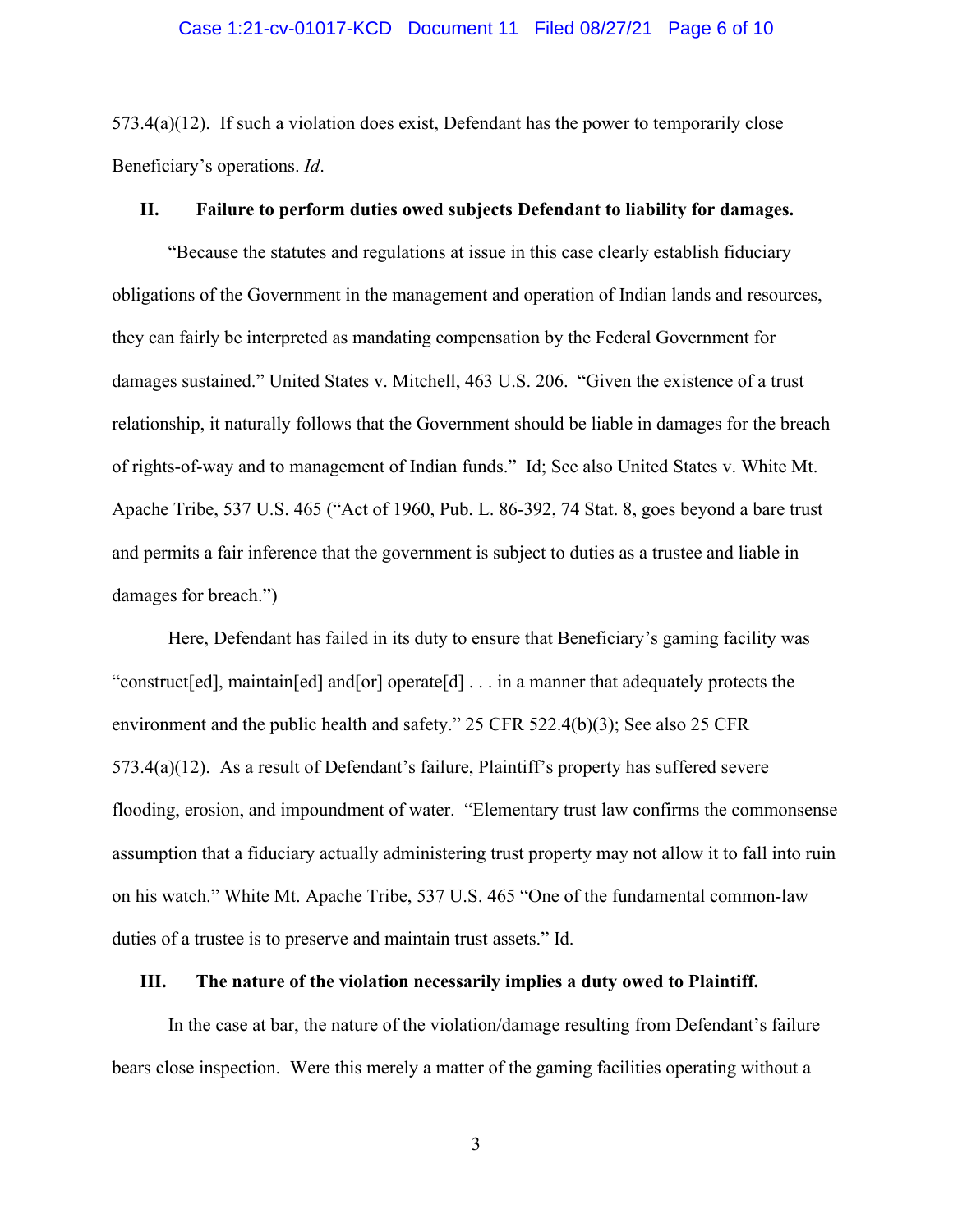#### Case 1:21-cv-01017-KCD Document 11 Filed 08/27/21 Page 7 of 10

license from the tribe, then this would be a dispute solely between Defendant and its Beneficiary. 25 CFR 573.4(a)(4). Instead, the violation is of the gaming facilities failure to be "construct[ed], maintain[ed] and[or] operate[d] . . . in a manner that adequately protects the environment and the public health and safety." 25 CFR 522.4(b)(3) (emphasis added). In the former example (operating without a license) the intent of Defendant's duty to prevent such operation is clearly designed to benefit/protect the Native tribe, and the Native tribe only. In the latter example, there is a necessarily implied intent that prevention of poor construction, maintenance, and/or operation is designed to benefit/protect both the Native tribe and the general public.

Clearly, the regulations encountered in this case requiring Defendant to maintain an active role in its Beneficiary's affairs stems from the long-held assumption that Native Americans are in a "state of pupilage," situated in such a way as to be considered "wards" of the "guardian" United States. *[Cherokee](https://plus.lexis.com/api/document/collection/cases/id/3S4X-KK10-003B-H531-00000-00?cite=30%20U.S.%201&context=1530671) Nation v. Georgia*, 8 L. Ed. 25, 1831 U.S. LEXIS 337; See also *United States v. Mitchell*, 463 U.S. 206 ("This Court has previously emphasized 'the distinctive obligation of trust incumbent upon the Government in its dealings with these dependent and sometimes exploited people.'"). This relationship accounts for the protective nature implied in Defendant's duty to prevent gaming facilities operating without a tribal license (see example in preceding paragraph) as doing so protects the Native tribe (the "ward") from suffering potential/actual harm stemming from such a violation. Plaintiff's position, however, invokes a different aspect of protection.

As discussed above, the violation at issue (failing to prevent damage to the environment and/or public health/safety) necessarily involves a double layer of protection: one layer for the Beneficiary, and one for the general public. The first layer is the same or similar as the illegal operation example (see above) in that Defendant's duty is meant to protect its ward from external

4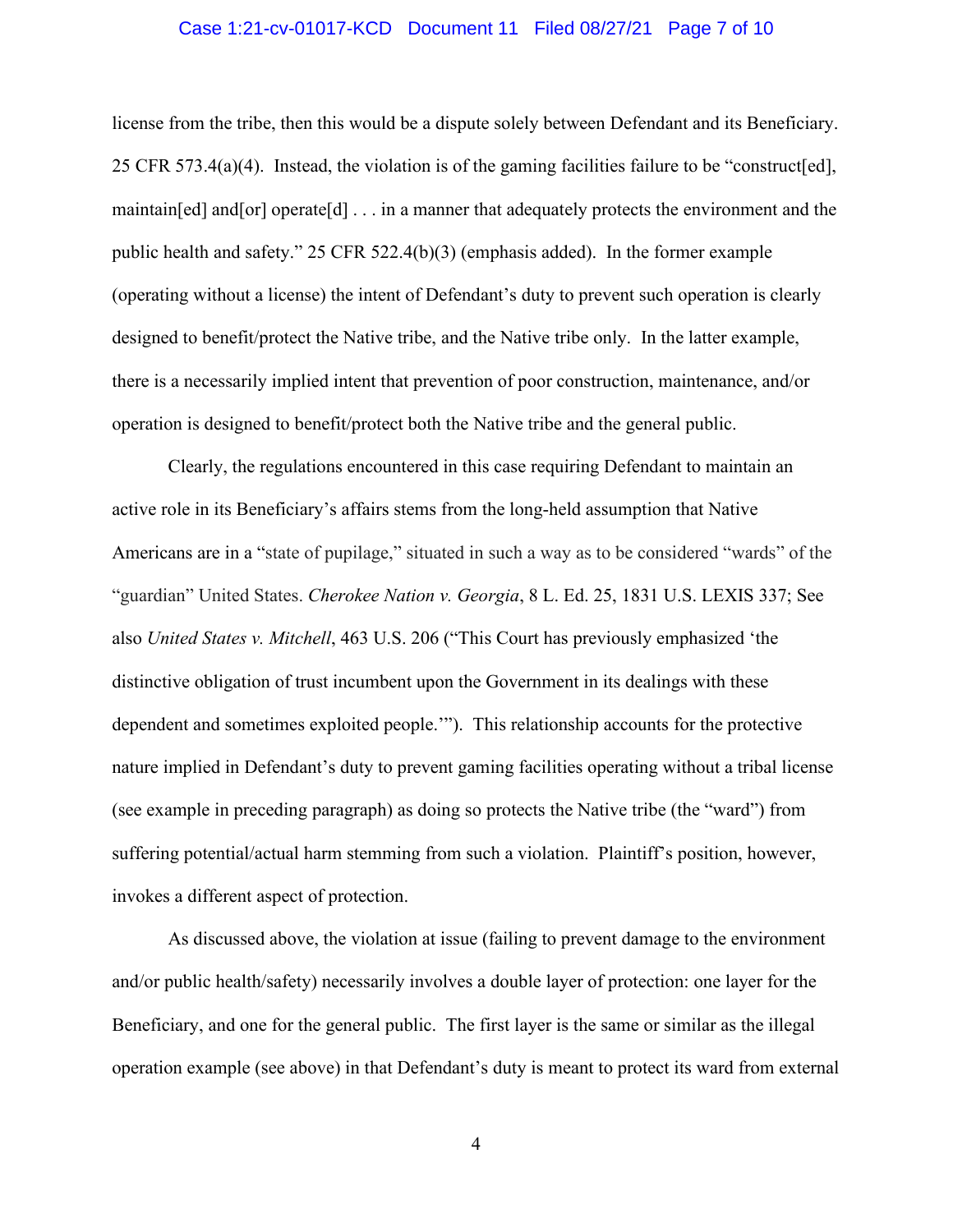#### Case 1:21-cv-01017-KCD Document 11 Filed 08/27/21 Page 8 of 10

factors. The second layer, however, is intended to both protect the ward from itself, and to protect the general public from the actions of the ward.

By failing to ensure that the gaming facility was/is properly constructed, maintained, and/or operated, Defendant has placed its ward in such a position that it could be harmed by external factors (for example, damaging the environment resulting in backlash from the EPA, municipality, or the State.) At the same time, Defendant failed in its duty as a "guardian" to protect Plaintiff from actions taken by its ward. Who then is Plaintiff to look to for redress?

Generally speaking, the harmful actions of a ward are attributed to the guardian. This stems from the very nature of the ward/guardian relationship, in that the ward is assumed to be unlearned in what is "right" or "wrong," and it is up to the guardian to teach the ward, while at the same time protecting outsiders from the ward's actions while it is being taught. Practically speaking, the "ward" in this case is a sovereign nation, immune from suit by the general public except in very specific circumstances. This leaves Plaintiff with only one avenue for redress: the guardian, Defendant. It was Defendant that failed in its duty to protect the general public from its ward, and it is Defendant who must redress its failure.

#### **CONCLUSION**

<span id="page-7-0"></span>Defendant, the United States, established a fiduciary relationship beyond that of a "basic trust" when it entered into a position of control and/or supervision over Beneficiary's property. This "special relationship" entrusted Defendant with certain duties beyond that required in a "basic trust," duties which stem from the long-held legal assumption that Defendant is a "guardian" to Native tribes. By failing to adequately perform its duties, Plaintiff's property has suffered severe flooding, erosion, and impoundment of water. Given the sovereign nature of the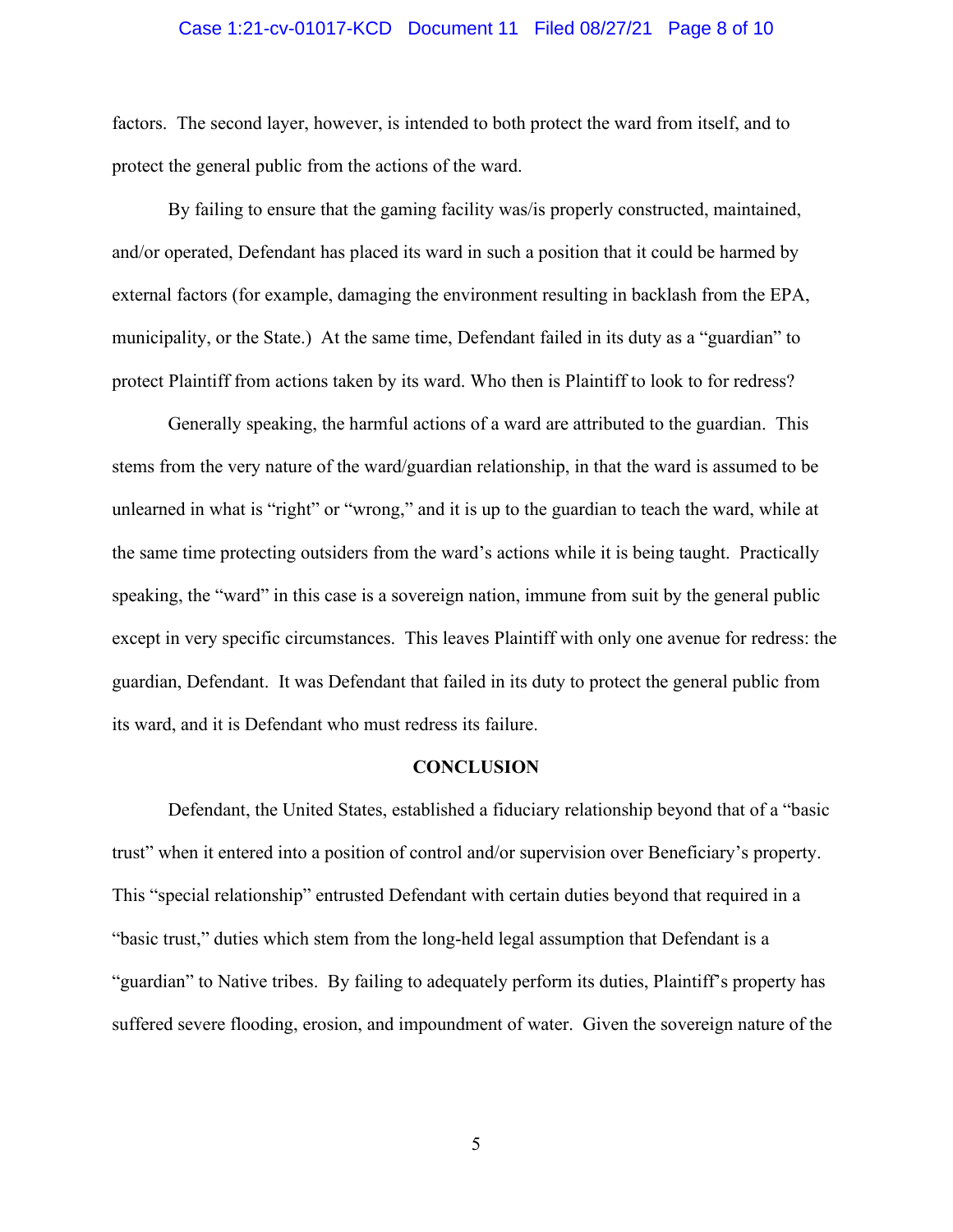# Case 1:21-cv-01017-KCD Document 11 Filed 08/27/21 Page 9 of 10

ward, and the general principles of the ward/guardian relationship, Plaintiff is left with only one avenue of redress, that being the Defendant.

**WHEREFORE** premises considered, Plaintiff respectfully moves that this Court deny Defendant's Motion to Dismiss, and for such other relief as the Court deems just and equitable.